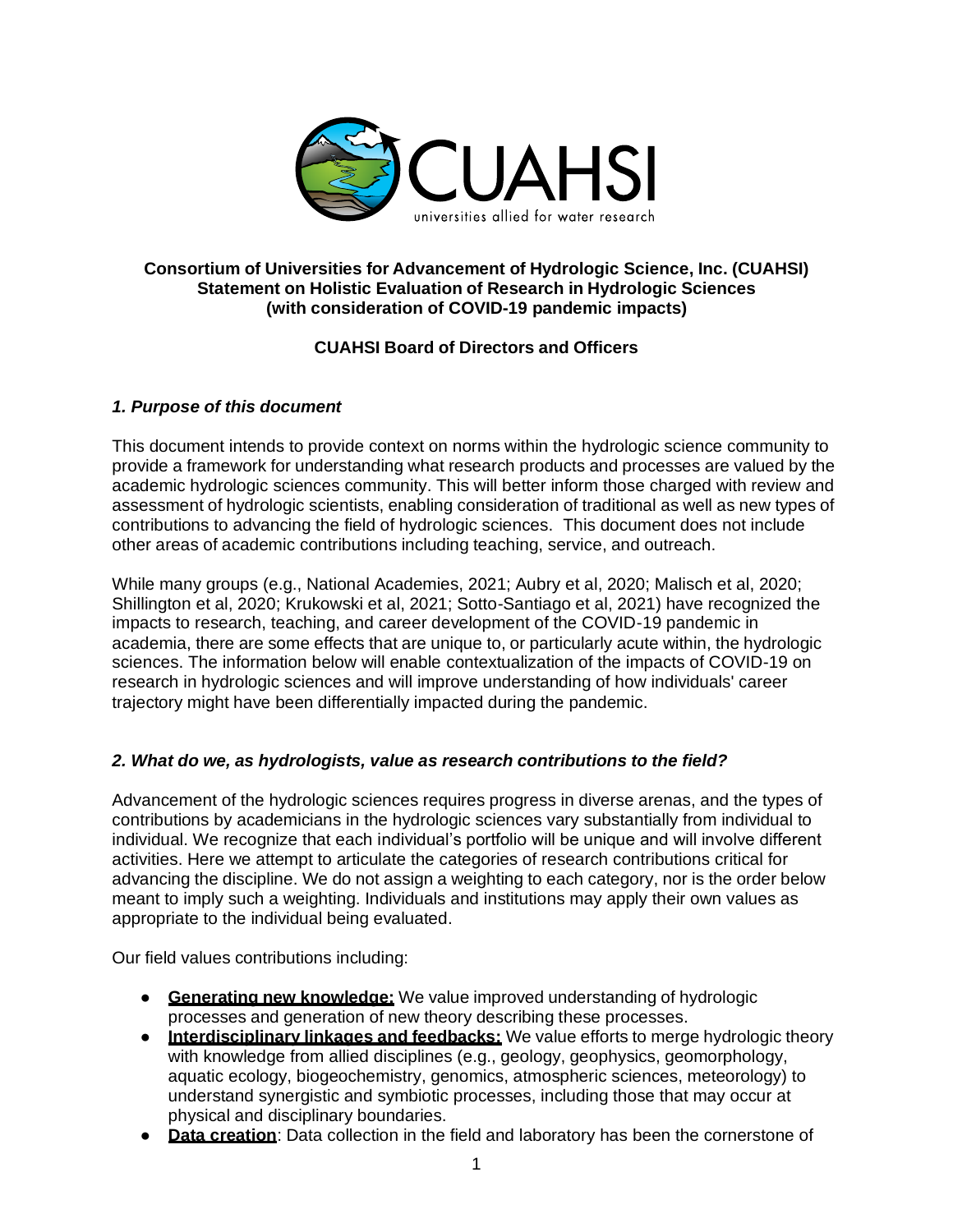development of hydrologic understanding, and we value its open sharing and curation.

- **Synthesis efforts:** The hydrologic sciences have been built on place-based science, and we value efforts to generalize results to determine ways in which they are transferable.
- **Development of new tools, techniques, and approaches:** The hydrologic sciences have benefited from a proliferation of new methodologies and technologies for observing and teaching and our community values the contributions of those who develop these innovative techniques.
- **Model development and use**: The science and practice of hydrology requires the ability to simulate and predict hydrologic processes, which may involve physical, numerical or statistical modeling. Our community values those who improve our modeling capacity and those who use models to evaluate scenarios or develop decision-making frameworks.
- **Applied research, extension, and public engagement:** We acknowledge the efforts of our colleagues working towards successful transfer of hydrologic science to practice through applied research, extension, and public engagement. We value the time, skill, and expertise required to conduct or co-create timely research-based knowledge and share via cooperative extension programs and through policy engagement..
- **Advancing diversity, equity, inclusion, and justice:** We value the research contributions of colleagues that advance justice in hydrologic science in broad ways including for environmental justice and for greater diversity, equity, and inclusion within the hydrologic science community.

### *3. Specific effects of pandemic disruptions on hydrologic sciences research.*

While many of the commonly identified impacts (e.g., loss of lab access, cancellation of conferences) are mirrored in the hydrologic sciences, we believe it important to articulate some specific examples through which these disruptions are manifest in the hydrologic sciences. Below we provide a non-exhaustive list of examples to help readers envision the specific impacts on research within the hydrologic sciences.

- A. Hydrologic sciences research is sensitive to temporal disruptions.
	- Hydrologic systems are dynamic and fluctuate at a range of periods. Interruptions of regular observations cannot be replaced, and event-based research can be significantly set back. (e.g., missing a snowmelt season or baseflow recession).
	- Long term (multi-year/decadal) records and experiments have been interrupted.
	- Intensive data collection during synoptic events (e.g., floods, fires, droughts) was missed due to travel restrictions at researchers' institutions or study areas.
	- Cancellation or indefinite postponement of field campaigns and field camps.
- B. Hydrologic sciences research is sensitive to disruptions in site access and travel.
	- Many field sites and field-lab facilities were closed or had access heavily limited for users, limiting access to these critical sites and remote locations.
	- Loss of mobility for field technicians to collect data, maintain instrumentation, and conduct other activities on-site.
	- Travel for researchers from home institutions to field sites was restricted, disrupting plans for field-based research. This was particularly challenging for those where summer 2020 was a critical field season (e.g., students whose timelines may not allow this to occur in subsequent years).
	- Researchers conducting interviews or focus groups could not meet with subjects in person and had to reimagine or delay planned research.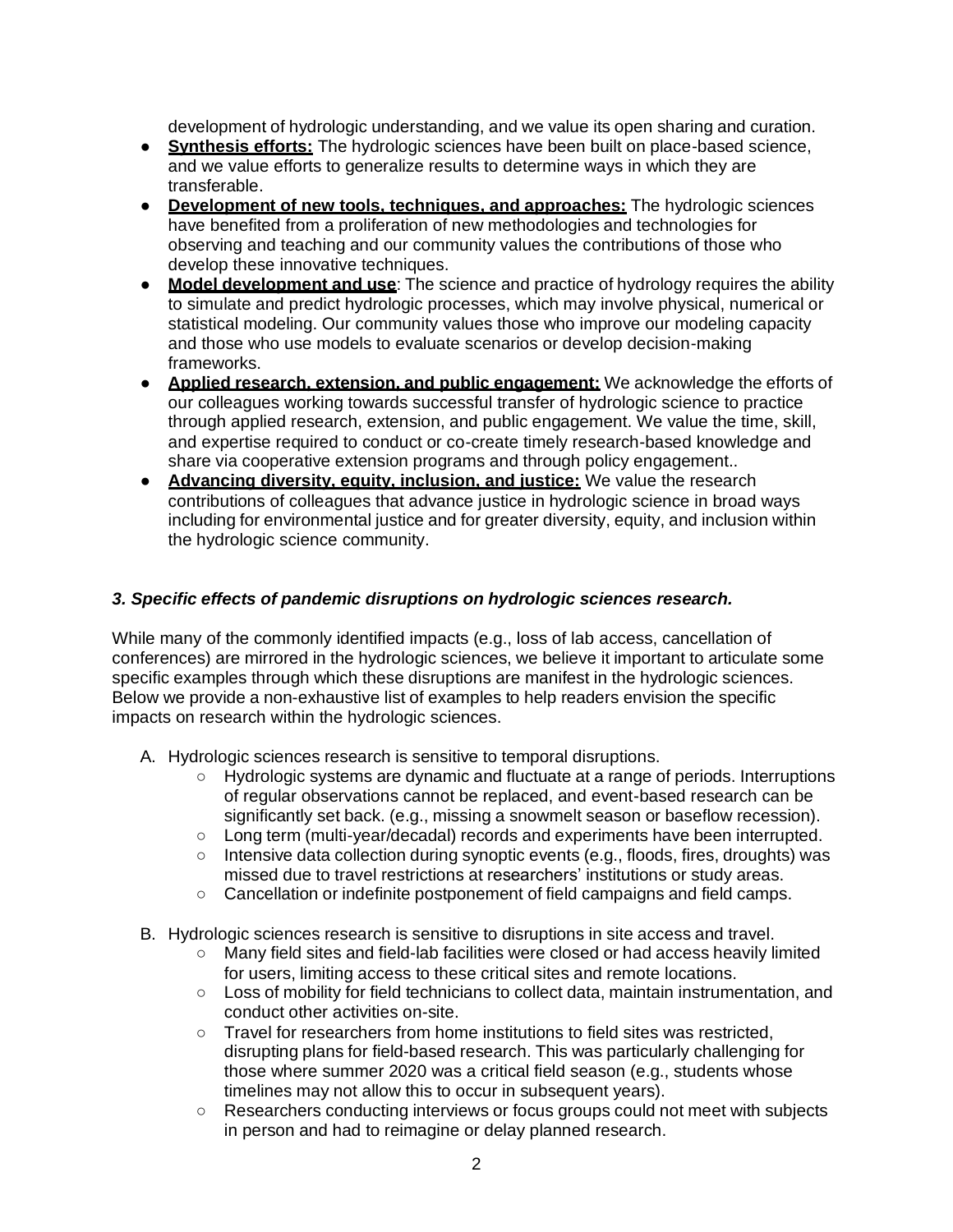- Disruption and deviations in extension and public education services resulting from the ban on public gathering and non-essential travel due to COVID-19.
- Researchers studying at international field sites have had travel severely limited and will be particularly delayed due to the pandemic.
- C. Hydrologic sciences research is dependent on large-scale or distributed equipment
	- For equipment deployed in the field, equipment failure and/or lack of access for maintenance led to data loss.
	- In some cases, equipment was permanently lost in the field, due to extreme events, vandalism, or fouling, when lack of access precluded normal measures to maintain equipment and prevent loss.
	- Coordinated deployment of specialized equipment (e.g., aircraft-based sensors) was rescinded or heavily modified as sponsoring agencies implemented COVID restrictions.
	- Travel and access restrictions limited in-person collaboration on software and hardware infrastructure that underlies mathematical modeling in the hydrologic sciences.
	- Access to computing resources were limited as institutions prioritized COVID research at supercomputing facilities.
- D. Hydrologic sciences research is dependent on long-term records collected by government agencies.
	- Travel restrictions prevented government employees from having timely access to field sites and maintenance of equipment that contribute to long-term datasets.
	- Field-based QA/QC used to ensure quality of measurements was limited (e.g., ground truthing of remotely sensed data).
	- Long-term datasets are critical for numerical model calibration and validation, so disruptions to these datasets will have continuing impact on model-based research.
- E. Hydrologic science is a multi-disciplinary collaborative field, spanning engineering, physical science and biology/ecology. Pandemic conditions reduced opportunities to build collaborations.
	- Cancellation of conferences and workshops for networking, sharing research, and meeting with collaborators.
	- Reduced capacity/density on university campuses reduced internal collaboration as well as mentoring of early career researchers.
	- Limited access to campuses delayed establishment of research groups and infrastructure for early career researchers.
	- Working from home and restricted visitor policies at most universities reduced external collaboration.
	- Emotional exhaustion and burn-out may have been experienced by both researchers and stakeholders, which limited collaboration, consultation, and information gathering.
- F. Experimental and lab-based research was disrupted by loss of access to research labs and maker spaces.
	- Access to lab spaces was restricted by many institutions, preventing experiments and sample analyses from being conducted during the pandemic.
	- Capacity for timely analysis at shared and commercial facilities was limited due to access restrictions.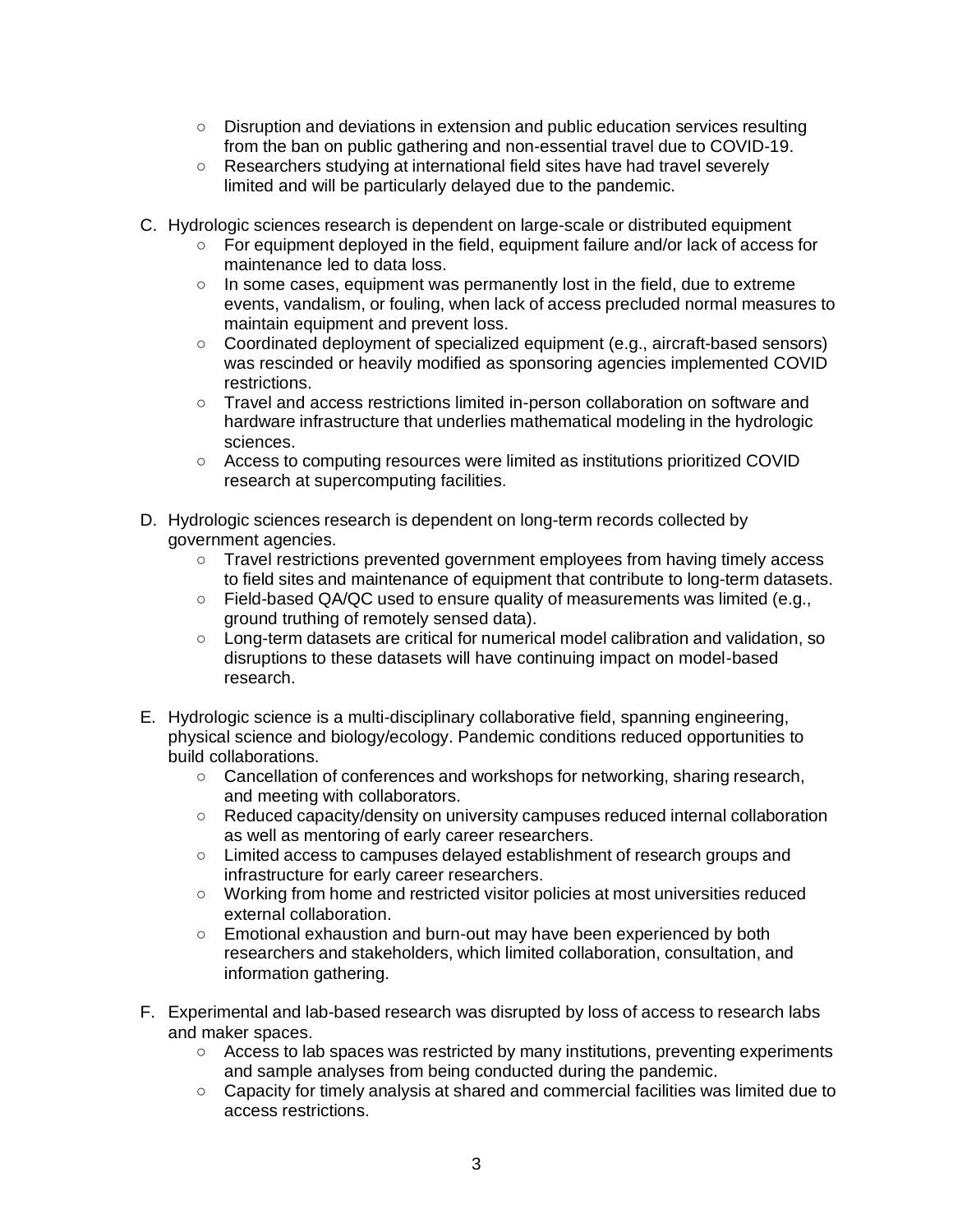- Community facilities where researchers visit to collaboratively analyze their samples were shut down or restricted visitors.
- Donation of PPE to healthcare workers and subsequent inability to restock thosesupplies delayed some laboratory analyses.
- Many maker spaces were re-tasked with 3D printing of PPE and other supplies needed by local hospitals and healthcare workers.

### *4. Beyond traditional research products, how do hydrologists demonstrate contributions to their field?*

In addition to traditional research products (manuscripts, books and book chapters, competitive funding), other products and services are important to shaping the future of the field. The stressor of the pandemic and resultant prioritization of effort galvanizes the importance of a wide range of contributions to the field of hydrology. Below we list examples of research outputs and activities that are consistent with types of contributions we value as a discipline, but which may not necessarily have been considered in traditional faculty hiring, promotion, and tenure decisions and may not be fully recognized using traditional metrics of publication and citation.

- Generation and curation of Findable, Accessible, Interoperable and Reusable (FAIR) data
- Operation of infrastructure to maintain the integrity of long-term, continuous data sets and experiments
- Contributions to community-developed data sets or experiments (e.g., the 1000 Intermittent Rivers project and inter-model comparisons)
- Design of new instrumentation and modeling tools, with documentation of their performance to facilitate technology transfer
- Openly accessible and well-documented computer code
- Contributions to community-developed model code
- Training materials and events for practitioners and stakeholders
- Development of community-engaged research and participatory science, including co-production activities
- Service learning and community-inspired educational activities
- Contributions to policy-making, public scholarship, and resource management activities
- International collaboration, training, and exchange of ideas, particularly efforts that facilitate adoption and testing of developing practices in new environments

### *5. How should different parties use this document?*

Those applying for positions, promotions, and/or tenure:

- This document outlines the contributions that are valued in our field. Consider providing this document to reviewers or referencing this letter as you prepare your application materials or dossier.
- In application materials for hiring or promotion, articulate your past and potential contributions in the context of the norms of how contributions within the hydrologic sciences are valued
- This document provides examples of the types of impacts COVID-19 has had on academic researchers. When you articulate the impact of the pandemic on your own career, consider impacts across these categories to ensure you completely document impacts and your responses.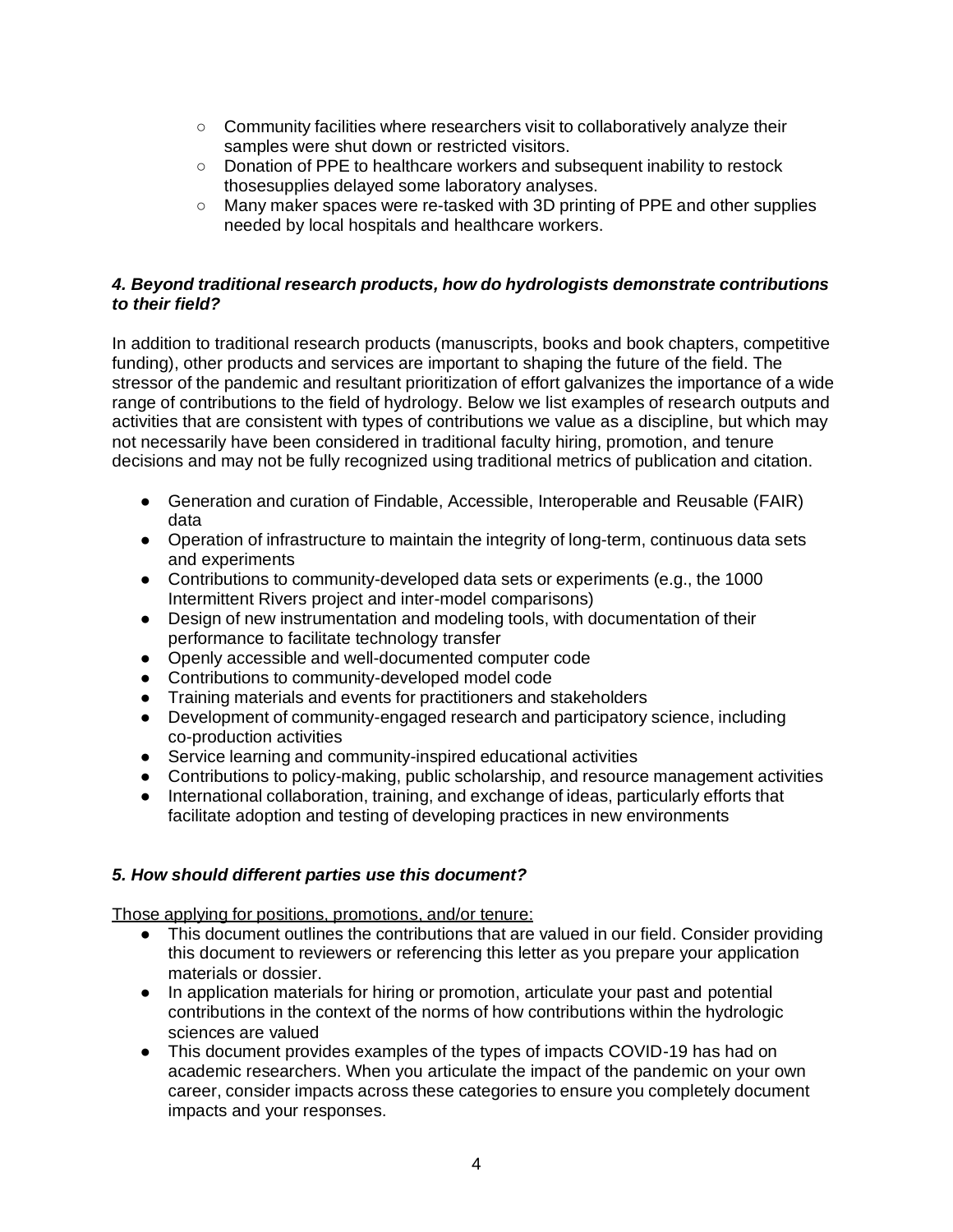External evaluators and reviewers:

- Recognize that the contributions hydrologists value (section 2) and products they generate (section 4) should not be considered a checklist, but instead a demonstration of the diversity of ways that contributions are made and documented in our field.
- Consider it your obligation to discuss the hydrology-specific issues related to the COVID-19 pandemic that were faced by the candidate. External evaluators or reviewers should help contextualize the impacts on the person being evaluated as part of the field. It is particularly important to highlight impacts that may not have been ubiquitous across all disciplines to educate review committees.
- Evaluations should be written in the context of COVID-19 impact, acknowledging the acute and long-lasting impacts on the candidate.
- Acknowledge that COVID impacts were widespread and will persist for several years, and that institutional-level adjustments (e.g., extended tenure clocks), while helpful, are not sufficient to mitigate all impacts on hydrologic scientists.

Review committees and senior faculty:

- Listen to the candidates and external reviewers
- Specifically ask for statements about COVID impacts or consider allowing longer research or teaching statement describing efforts during the pandemic
- Realize that even though we all 'look like hydrologists' from the outside, the specific needs and impacts are highly variable (e.g., lab vs. field vs. modeling)

Academic and professional leaders:

- Support inclusion of diverse products and multiple methods for individuals to demonstrate impact in the field of hydrology
- Include information about unique effects on different fields (including hydrology) in requests to internal and external evaluators and in internal review and promotion materials in order to provide relevant context
- Remind review committees about hydrologic-specific impacts of COVID-19
- Recognize that extended tenure clocks or delays of mandatory merit and promotion review are a component of support but may not adequately or equitably address long-term impacts

Funding agencies

- Program officers should actively reach out to their communities to assess how they were impacted and identify opportunities to mitigate impacts.
- Agencies should consider differential COVID impacts across subdisciplines in allocating recovery funds among disciplines, programs, and projects.
- Future review panels should consider how the products of current research grants may have been delayed or diminished by COVID impacts.
- Recognize that COVID impacts will delay some products or require extended time periods to complete a scope of work, providing flexibility.

Reviewers and leaders will need to remember that the impacts of the pandemic will almost certainly cascade into the foreseeable future. Delayed experiments and fieldwork translate to delayed analyses, which further translate to delayed dissemination and publication of results. Some originally envisioned research outcomes may be realized in different or significantly modified ways. Pandemic-associated restrictions affected outreach and engagement and the support and development of professional collaborations, which may have long-term effects.